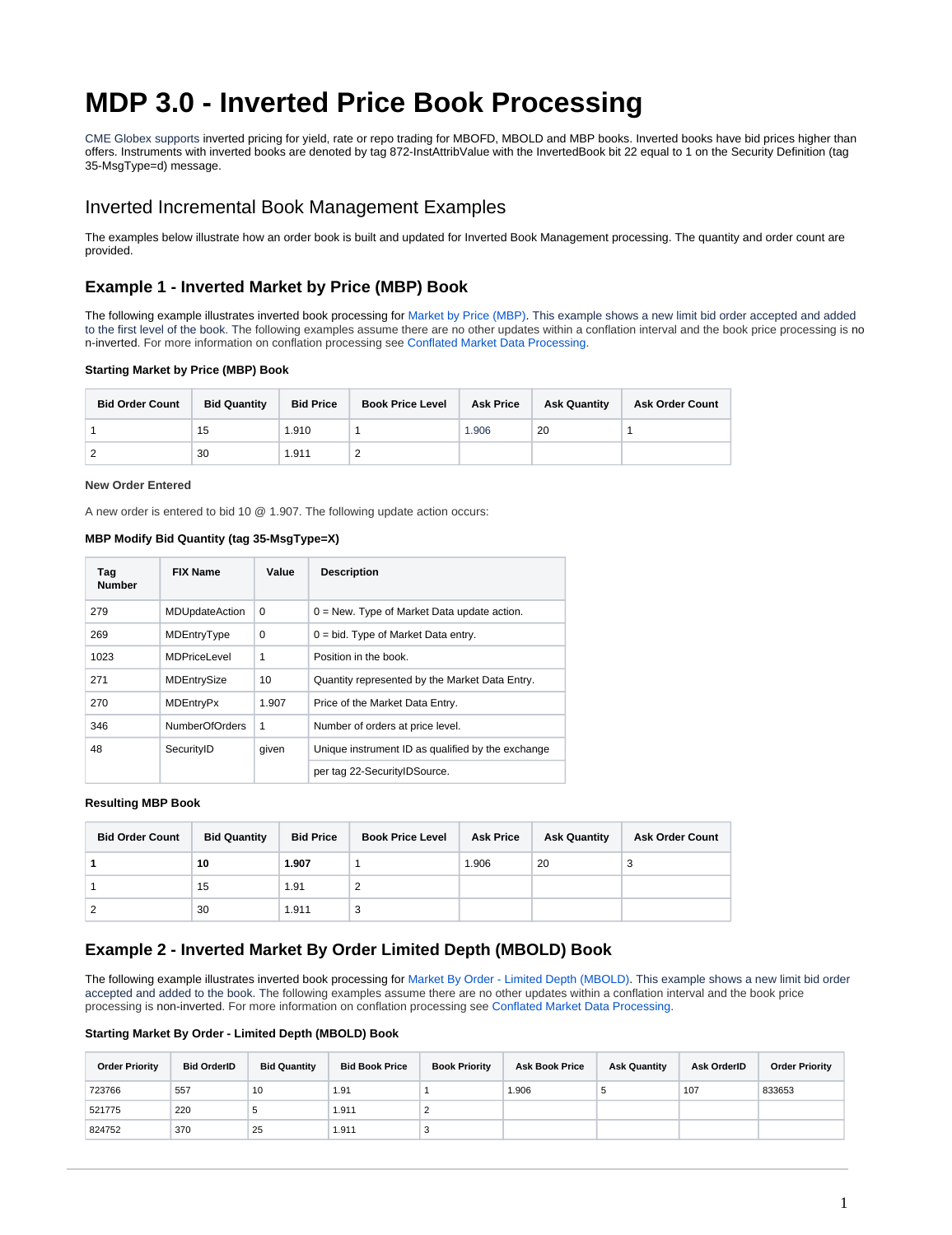## **New Order Entered**

A new order is entered to bid 5 @ 1.910. The following update action occurs:

# **Snapshot (35=W) MBOLD Book Update**

| Tag<br><b>Number</b> | <b>FIX Name</b>        | Value        | <b>Description</b>                                                                                                           |
|----------------------|------------------------|--------------|------------------------------------------------------------------------------------------------------------------------------|
| 48                   | SecurityID             | 12345        | A unique instrument ID value will not be reused until the next trade date following an instrument expiration or<br>deletion. |
| 268                  | <b>NoMDEntries</b>     | 5            |                                                                                                                              |
| Data Block 1 - Bid   |                        |              |                                                                                                                              |
| 37                   | OrderID                | 557          | Order ID                                                                                                                     |
| 37707                | <b>MDOrderPriority</b> | 723766       | Order priority for execution on the order book                                                                               |
| 270                  | MDEntryPx              | 1.91         | Price of the Market Data Entry                                                                                               |
| 37706                | <b>MDDisplayQty</b>    | 10           | Market Data entry type                                                                                                       |
| 269                  | MDEntryType            | $\mathbf 0$  | Bid - Market Data entry type                                                                                                 |
| Data Block 2 - Ask   |                        |              |                                                                                                                              |
| 37                   | OrderID                | 107          | Order ID                                                                                                                     |
| 37707                | <b>MDOrderPriority</b> | 833653       | Order priority for execution on the order book                                                                               |
| 270                  | MDEntryPx              | 1.906        | Price of the Market Data Entry                                                                                               |
| 37706                | MDDisplayQty           | 5            | Market Data entry type                                                                                                       |
| 269                  | MDEntryType            | $\mathbf{1}$ | Ask - Market Data entry type                                                                                                 |
| Data Block 2 - Bid   |                        |              |                                                                                                                              |
| 37                   | OrderID                | 876          | Order ID                                                                                                                     |
| 37707                | <b>MDOrderPriority</b> | 903621       | Order priority for execution on the order book                                                                               |
| 270                  | MDEntryPx              | 1.91         | Price of the Market Data Entry                                                                                               |
| 37706                | <b>MDDisplayQty</b>    | 5            | Market Data entry type                                                                                                       |
| 269                  | MDEntryType            | 1            | Ask - Market Data entry type                                                                                                 |
| Data Block 4 - Bid   |                        |              |                                                                                                                              |
| 37                   | OrderID                | 220          | Order ID                                                                                                                     |
| 37707                | <b>MDOrderPriority</b> | 521775       | Order priority for execution on the order book                                                                               |
| 270                  | <b>MDEntryPx</b>       | 1.911        | Price of the Market Data Entry                                                                                               |
| 37706                | MDDisplayQty           | 5            | Market Data entry type                                                                                                       |
| 269                  | MDEntryType            | 0            | Bid - Market Data entry type                                                                                                 |
| Data Block 5 - Bid   |                        |              |                                                                                                                              |
| 37                   | OrderID                | 370          | Order ID                                                                                                                     |
| 37707                | <b>MDOrderPriority</b> | 824752       | Order priority for execution on the order book                                                                               |
| 270                  | <b>MDEntryPx</b>       | 1.911        | Price of the Market Data Entry                                                                                               |
| 37706                | <b>MDDisplayQty</b>    | 25           | Market Data entry type                                                                                                       |
| 269                  | MDEntryType            | 0            | Bid - Market Data entry type                                                                                                 |

# **Updated Market By Order - Limited Depth (MBOLD) Book**

| <b>Order Priority</b> | <b>Bid OrderID</b> | <b>Bid Quantity</b> | <b>Bid Book Price</b> | <b>Book Priority</b> | <b>Ask Book Price</b> | <b>Ask Quantity</b> | <b>Ask OrderID</b> | <b>Order Priority</b> |
|-----------------------|--------------------|---------------------|-----------------------|----------------------|-----------------------|---------------------|--------------------|-----------------------|
| 723766                | 557                | 10                  | 1.91                  |                      | 1.906                 |                     | 107                | 833653                |
| 903621                | 876                |                     | 1.91                  |                      |                       |                     |                    |                       |